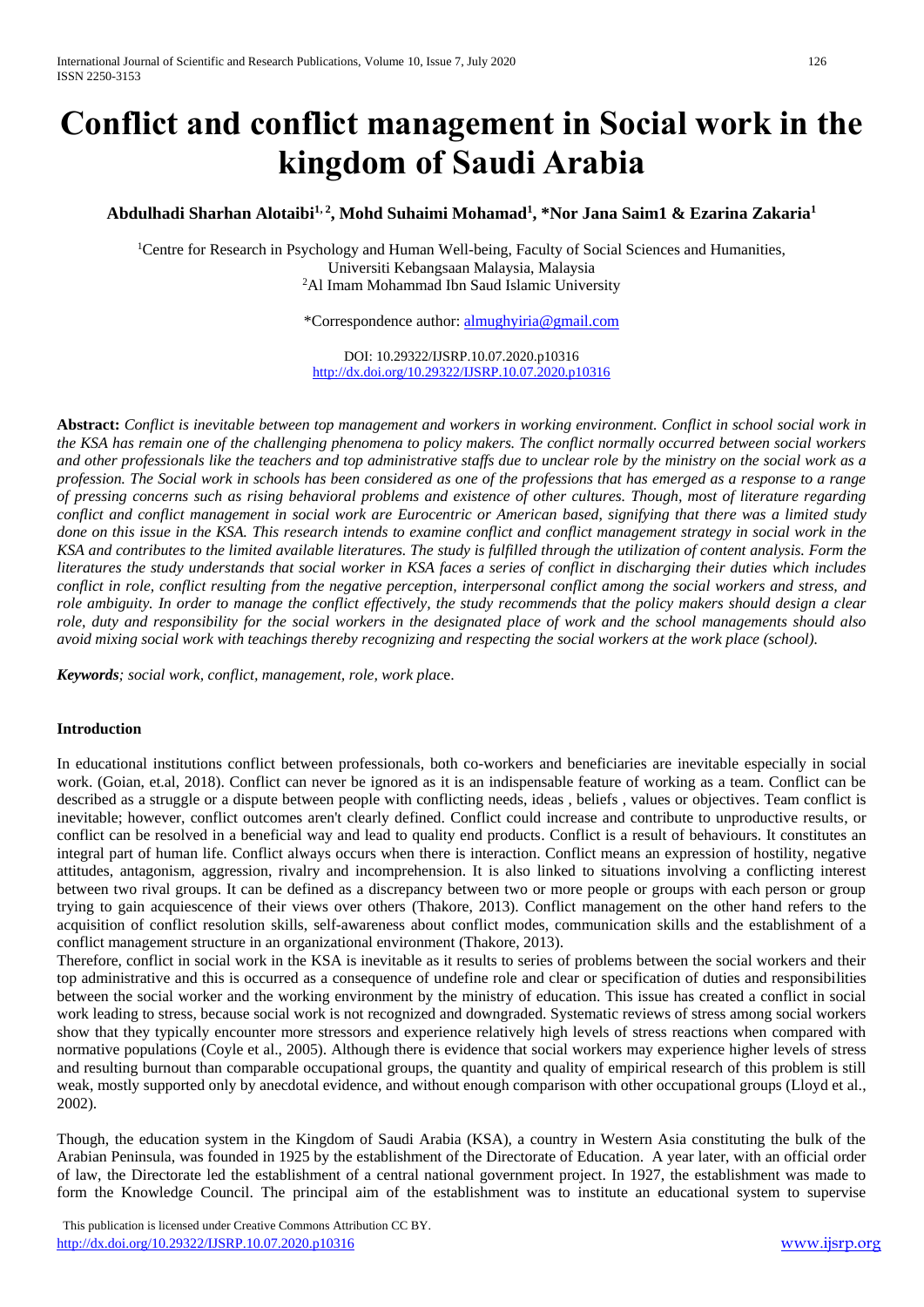education in the Hejaz region in the west of present-day Saudi Arabia. The country later expanded the development of the Directorate of Education from initially focusing only the Hijaz area, which later expanded to include all educational affairs throughout the country encompassing 323 schools from a beginning of only four. In 1952, the Ministry of Knowledge was established during the rule of King Saud bin Abdul-Aziz Al Saud. The Ministry of Knowledge was an extension, upgrading and development of the Directorate of Knowledge. The Ministry was entrusted with the planning and supervision of general education for boys in three stages of education (elementary, middle and secondary). With the development of education in the KSA, there had been an increase in the number of students and schools throughout the country. The noble commitment of the Ministry in helping students and their families to cope up with social and behavioral problems was found to be necessary and timely (Ministry of education of Saudi Arabia, 2018).

In 1954, the Department of Social Education and Social Activity were established. Subsequent to the establishment of formal system of education in the KSA, the Ministry of Knowledge was rebranded to Ministry of Education. The Ministry developed social workers' specialist programs in schools responsible for building and developing social performances of students, as well as preventing students from falling into problems in misbehaviors that could lead to various deviations, as well as to overcome behavioral, family and social problems. Due to these problems, social cohesion may be affected and this may hinder academic performance. The Ministry, which holds the responsibility on the practice of social work, is the Ministry of Social Affairs but delegated the authority to the Social Welfare Agencies under its Ministry. The welfare agency continuously employing social workers for a long time, despite lack of monitoring, follow-up and weak identification of tasks, responsibilities and roles. This has led to poor professional performance and expected outputs. However, the placement of school social workers in the organizational structure of the school is commendable and appeared to be in the right direction. A social worker is considered as an educational, vocational and technical support to connect school, student, family and community at large(Albrithen, 2013). The program started with two colleges and one university, known as the King Saud University. Presently, the number has increased to seven universities with social work departments, especially those universities with master and doctoral degree programs. Six out of the seven universities are for both males and females whereas the Princess Noura bint Abdulrahman University, being reserved for females only.

Social work in schools has been considered as one of the professions that has emerged as a response to a range of pressing concerns such as rising behavioral problems and existence of other cultures brought in by foreign students especially in major cities. The social worker, while performing his professional obligations, gives assistance to students to benefit from the educational processes and helps school to achieve its roles and functions. Social work as a profession encounter a lot of conflict with the top management while discharging their responsibilities and this has become an unending challenge to government and policy makers in KSA. This conflict is psychosocial problem that constitutes three factors: affective conflicts (emotions), intellectual (on ways to analyze situations differently) and mix conflicts (both causes) (Negruti, 2012). However, there are numerous types of conflict, but in each of them the true cause must be identified, to succeed in resolving and restoring the effectiveness of communication (Pânisoara, 2003). This is to view that a cause of conflict in social work with other professions at the work place in the KSA is highly associated with lack of communication, unclear responsibility and role of social work by the Ministry of Education.

# **Problem statement**

In the KSA social workers at school perform a lot of routine work, such as filling in the required records, writing reports which may require a lot of time to complete. Professionals may face conflicts between their roles as professionals and their duties as employees. Social workers, as professionals, always feel that they are not allowed to work due to many problems surrounding them such as administrative restrictions, inadequate level of training, inadequate professional form, and unclear roles. Working in such difficult situations, it is possible that the situation is not stable and the environment is not appropriate and encouraging for creativity. Social workers are most likely to separate their feelings and personal ideas from following the rules provided, professionally and practically (Sloan., etc al ,2017). Al-Goaib (1988) point it out the challenges often faced by social workers when exercising their roles within the school is in relation with customs, traditions, family cohesion and privacy. There is no governing body or department in the Ministry of Education that serves as a substitute for social workers who defended their rights and looked at the challenges they faced in the field. This has resulted to many conflicts between the social workers and the top management in various school in the KSA. School social workers in most schools in the KSA do not operate under specific standards due to this conflicts. In fact, they operate as conventional social workers without paying attention to specific needs of school children. Specific standards for the KSA are totally absent (El Sendiony et al, 1987; Carrillo,2019).

In most institutions and especially in secondary schools, this has relegated the activities of social workers. The roles they perform in schools are unclearly defined and this has rendered their activities less important in the eyes of the schools and the community. The lack of a defined role for them to follow and what they actually do have created a vacuum and this has affected their obligations (Al saif 1991; Balobaid, Qari,& Al-Zaidan,2016). Therefore, this study explore the social workers conflict and the strategies they adopt in managing those conflict while playing their roles in schools. On this justification, the researcher finds it necessary to conduct a study that explores conflict management between social work and counseling practices among social work in schools. In this regards, this study explore conflict management between social work and counseling practices among social workers in schools in the KSA using the available literatures.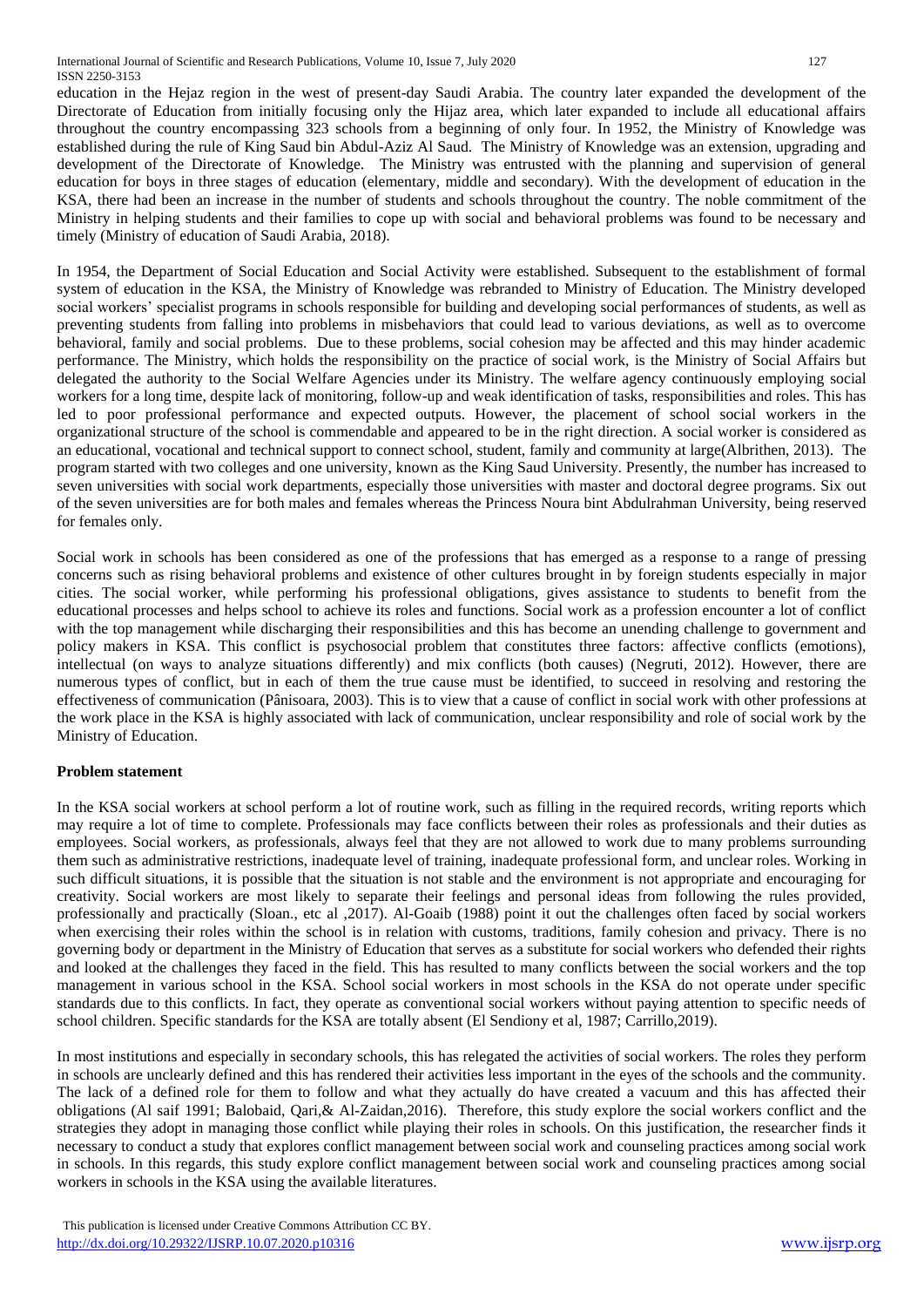International Journal of Scientific and Research Publications, Volume 10, Issue 7, July 2020 128 ISSN 2250-3153

## **Conflict theory**

Social work in the 1960s was somewhat affected by dynamic thinking and simulation. Criticism was directed at the practice of social work that because it focuses on the individual and internal factors and hides the impact of the relationship between social issues and society. To achieve this criticism to confront social problems on a large scale and start defending rights. In the beginning of the 1970s began to use the perspective of conflict in social work and had an impact on the social work practice**.** The influence of sociologists on social work practice is less than the influence of psychology. But he gave the theory of conflict deriving Karl Marx (Marxism) is another dimension of social work practice and prejudice to social issues. It served as a support for social work practice and claiming and defending his rights. Parsons (1991) noted that one of the most important historical roles played by the social worker since 1970s is the role of the mediator in solving family disputes, disputes and disputes over child custody, a role derived from conflict theory.

Criticism of society became an important axis of social work, and demands for changes in many institutions began to benefit individuals and the profession in general. The conflict model also had an impact on the methods of doing work in social work. As the social and political fluctuations affected the necessity of moving towards this model. Where societies are characterized by differences, conflicts, and sometimes coercion to change. Conflicts that occur between groups or social classes within society based on considerations of strength and weakness will result in the victory of some, the acquisition of some privileges, and the loss of others (Gould,1987). The theory of conflict provided a careful analysis of the society's situation, the difference between its classes and classes, and the identification of oppressed groups through their position within society. The theory gave an understanding of the different dimensions and how a distinction can be made between the conflicting groups based on different interests. The evolution of the use of conflict theory in social work to try to help persecuted people and those in a position of helplessness and vulnerability to be active in society. They can claim and obtain their rights. Contribute to changing and supporting, as well as changing the society to which they belong. Parsons (1991) noted that the effect of force and repression cannot be overlooked by the regime that has the most influence on the regime that has the least influence.

## **Findings**

## **Conflicts**

Based on the available literatures, the study understands that conflict in social work in the KSA can be categories into the following themes;

## **Role conflict**

The concept role conflict relates to a collision between two or more roles or conflicting characteristics of an individual in the same role. Such misunderstandings may involve specific desires, needs, beliefs and attitudes. There can be two different types of role conflict: intrarole conflict, associated with incompatible specifications in the same role. And interrole conflict, referring to conflicting interests within the same person from separate roles (Allard, Wortley & Stewart, 2003). Ideally, Society is structured such that people and organizations have roles in all social structures, as well as social workers. A role is said to be a set of behaviors, expectations, and relationships based on the position that a person occupies. It is important for a person to learn to work as a member of a multidisciplinary team and to know the limits and requirements of the role. A professional requires not only to obtain qualifications and skills, but also to recognize his colleagues from other professions. Role theory emphasizes how people learn the roles attributed to them and understand the role attribute as well as the behaviors associated with it (Schofield, et al., 2013). Due to external forces and the different roles people held with different expectation, interest leads to conflicts with other professionals in the same working environment. In the KSA conflicting role emerge as a result of unclear specification of duty between the social workers and the teachers. It is shown that most of the teachers in KSA schools are given and play a role of social workers and at the same time a teacher. Because, they have the believe that as teachers they know the problems of their student far better than the professionals of social work. As such the social worker was left with nothing to do in the place of work. In most cases, the social workers tend not to report to their working place regularly as expected, because they have the feelings that their job is taken away from them. Even though, most of teachers lack the practice, skills and experience to carry out the social work properly. This has relegated the work of the social work in most schools thereby creating conflict between the two professions

#### **Role ambiguity**

The school social workers' role has been a subject for discussion for a long time (Costin, 1969; Kelly, Berzin, et al., 2010; Meares, 1977). According to Altshuler and Webb (2009), the role ambiguity of school social work adds to the underutilization and misinterpretation of services that are provided by school social work, since their clinical effort will likely be perceived having a strong link to the schools' overall mission, besides, their visibility in the services that they deliver is going to be reduced. Richard & Sosa (2014) role ambiguity might be experienced by school social workers as a result of their role having a lack of clarity, continually evolving, and being context-dependent, which could affect theirs have job satisfaction as well as performance. When expectations are ambiguous, role ambiguity will ensue among employees in a certain position making ambiguity that arises with ill-defined tasks and anticipated results (Kahn et al., 1964). This is resembling the role of the school social worker since there has not been a precise school social worker's role fixed or prescribed as the standards have been laid down via national organizations or states (Richard & Sosa 2014). Besides, school social workers could certainly experience role ambiguity as the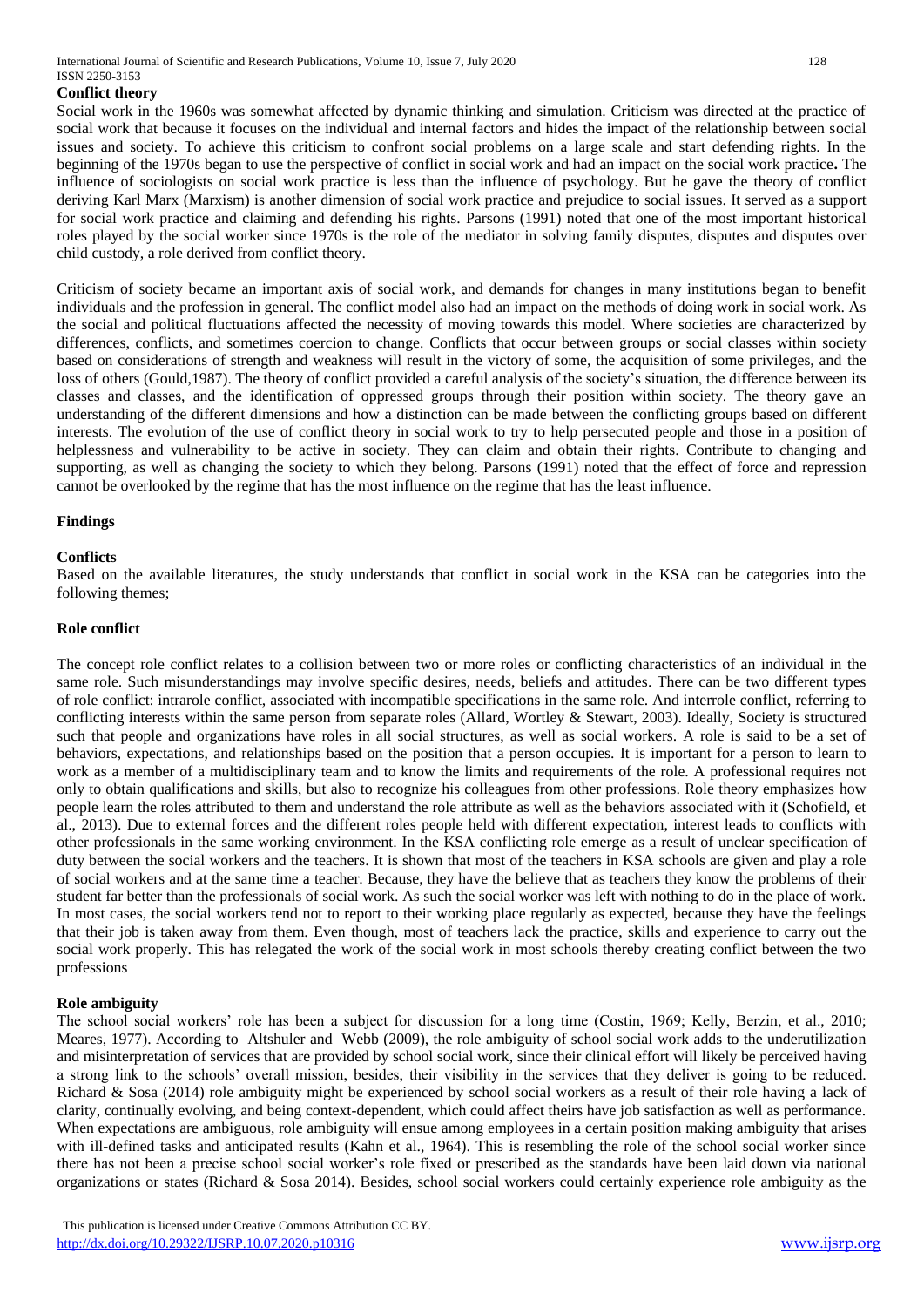International Journal of Scientific and Research Publications, Volume 10, Issue 7, July 2020 129 ISSN 2250-3153

job descriptions are not always stating the role of a school social worker or adjust in accordance with the changes that take place in the educational policies that leave its effect on the role of a school social worker in a direct way (Richard & Sosa 2014).

When employees' role is not clear, they likely to undergo a reduction in their job satisfaction, stress, burnout, as well as increased tendencies towards withdrawal or turnover (Bebetsos, Theodorakis, & Tsigilis, 2007; Miles, 1975), which result in hostile effects on self-efficacy for these employees (Eys & Carron, 2001; Weiner, 2005) as well as a higher likelihood of leaving their job (Bedeian & Armena- kis, 1981). Additionally, according to Agresta (2004, 2006) role clarity is needed to both differentiate and comprehend the overlap in roles among the school social workers, psychologists, as well as counselors. Role ambiguity is another conflict distorting the profession of school social work in KSA. As a result of the unclear responsibility in the profession, many social workers have turndown, withdraw and many have switch to other professions. This has reduced the number of required skills personal in the profession of social work.

## **Conflict resulting from the negative perception of social workers by other staff**

In addition to voicing concerns about the general lack of understanding about the roles of social workers, Nguyen et al.'s (2019) pointed out to the other staffs' concern about the potential "turf wars" between existing staff and social workers in the public sector settings. According to their study, more than a third of survey informants selected this concern as one of their top two reasons against creating additional positions for social workers in the public sector services. The reality demonstrates that many school social workers in KSA have the feeling that other professions have no respect or recognition to their jobs as people who help in administration and teaching, apart from their main duty. In fact, most of the administrative officers and some of the teachers sees the social work as not part of the school requirement or job needed. Moreover, most of the family of the students don't recognize the social work as people who help their children to grow socially and academically. Whenever, the parents have problem with their child performance or any social issue they tend to discuss it with the teachers than the social workers

Nguyen et al. described that they are worried that integrating social work as an independent profession might cause disharmony among existing staff and disruptions in the models of how they deal with things. The findings of their study revealed that other staff thought that social workers might take over their own tasks or those of other professionals. According to Dash & Mohan (2015), social work in schools is facing problems in involving teachers in the class and activities to make their programs sustainable. Their study found that many teachers consider social workers as their replacement and they engage themselves in other works when facilitators are there in the class.Social workers sometimes sense a lack of initiative from teachers' side, as the schools have the authority to say no to them anytime, they compromise now and then to sustain in the school (Dash & Mohan, 2015). Dash & Mohan reported social workers saying that school teachers expect help from them in administrative work, and many times it's a challenge for them to make headteachers believe in their values, methods, and activities.

## **Interpersonal conflict among the social workers and stress**

Social workers throughout their work experience many interpersonal conflicts, both from communicating with other agencies, management, and services and from making communication with their clients in complex circumstances. According to Pines and Kafry (1978), indications are suggesting that social workers' stress is more contingent upon their interpersonal relations with clients and colleagues than it is on their intrinsic working conditions. Besides, a significant stressor for social workers found to be their relationships with other people (Bennett et al., 1993). Consequently, it might be helpful to look at interpersonal conflicts in the job stress context. According to Barki and Hartwick (2004) interpersonal conflict is defined as "a dynamic process that occurs between interdependent parties as they experience negative emotional reactions to perceived disagreements and interference with the attainment of their goals" (p. 234).

According to Vrgović's (2018) study, social workers not only reported higher stressor exposure but also displayed more skill when managing interpersonal conflicts than displayed by employees from other public institutions engaged in similar workshops. Vrgović (2018) maintained that formal education background that social workers often have open doors for them to manage interpersonal conflicts. Also, they frequently participate more in the activities of informal education, such as direct transfer of knowledge from their colleagues, and soft-skill training and workshops Finally, based on their job choice and education, helping other people for most of them is probably interests them intrinsically, making them more inspired to constructively find resolutions for interpersonal conflicts (Vrgović, 2018).

The roles that social workers play in schools differ from place to place. Social workers devote their energy and time to working with students individually or collectively. They also often meet the psychological and social needs of students (Webber, 2018). School social workers, who are overburdened with the primary responsibility for counseling and guidance, carry out their tasks of "stand at the interface not only with students and schools," but also parents, families' community and schools. Albrithen and Yalli (2012) indicated that social workers in Saudi Arabia suffer from job stress as a result of the increase in the number of working hours and the small number of practitioners. In schools, for example, there is one social worker with a large number of students. This is one of the major problems facing social workers in all fields of practice in Saudi Arabia.

# **Conflict management strategies**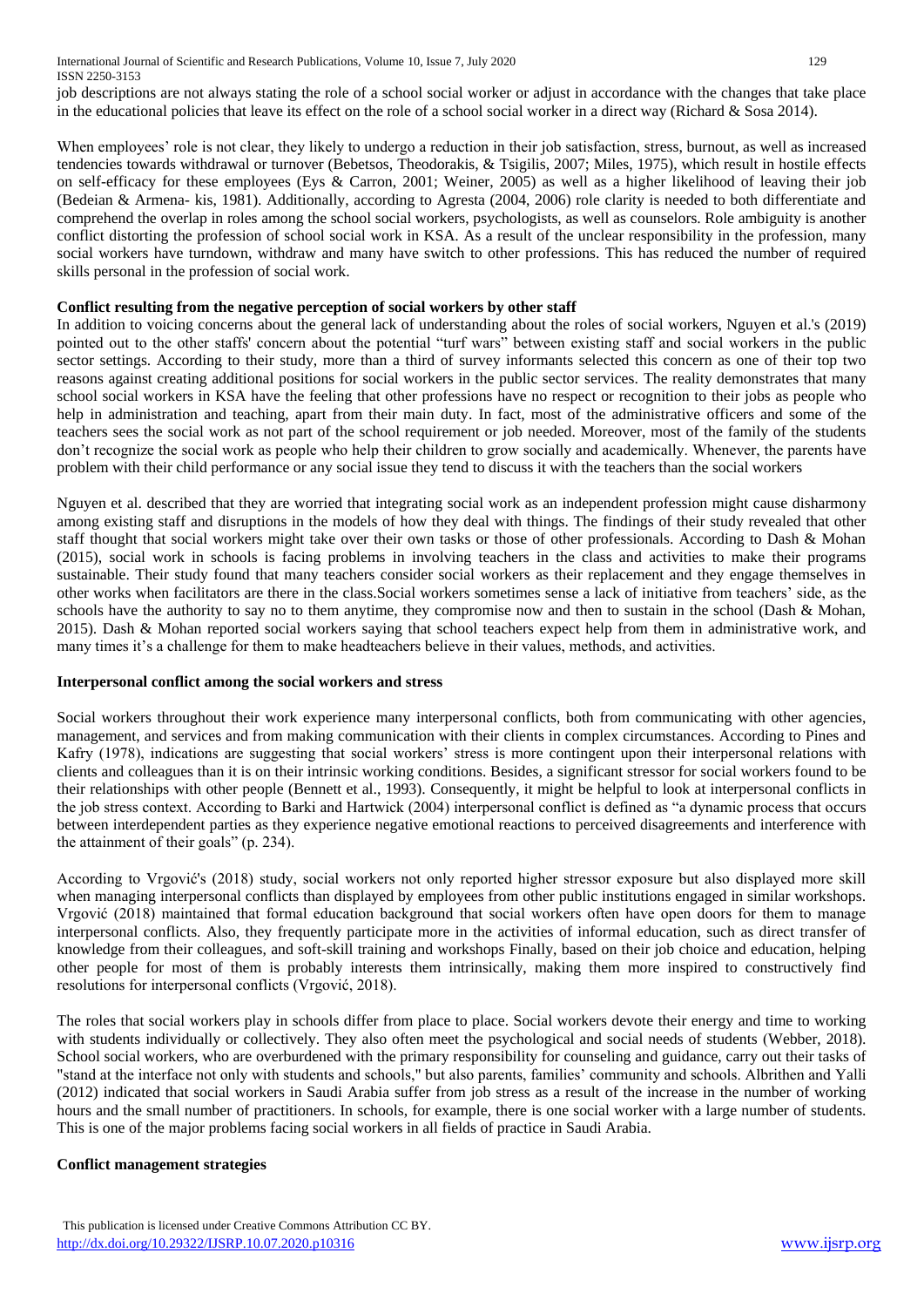Conflict management strategies has and quite deservedly been the topic much debate in terms of its implications for team building and group dynamics as well as for related organizational issues (Richardson, 1995). Nordly, (2018) posited that conflict resolution skills of managers have also been described in the literature on conflict management as their managing styles, communication abilities and ability to communicate correct values and attitudes. It has been widely reported that managers need conflict resolution skills to ensure sound organizational results. As such, Managers need to consider how constructive conflicts are good for their organization and the detrimental effects of disruptive conflicts. Therefore, Conflict can only be triggered or resolved through contact. Managers must also consider the types of contact experiences that can trigger conflict, and the communication patterns that are most effective after conflict has formed. A successful communicator may actually carry tension to the surface and turn it into a constructive process (Williams, 2019). The following are identified as the major strategies adopted and suggested to social workers in the KSA in discharging their responsibilities, these strategies are found on the current available literatures as discuss below.

## **Avoidance**

The desire to withdraw from or suppress a conflict (Kodikal et al, 2014). Avoidance is generally the denial of conflict. The avoider usually side steps an issue by either changing the topic or withdrawing from the controversy. This strategic response is sometimes more effective (Asadmin, 2012). For instance, a social worker may decide to avoid or ignore any situations leading them into conflict with other professionals in the same working environment. In order to protect the relationship with others, the social worker may decide to denied himself what he wants for the benefit of others. This signifies a high level of sacrifice and cooperativeness (Al-Ajlan, 2000). Most of the literatures in this aspect in KSA, have shown that most of the social workers tends to be avoiders not because they don't want their interest to be protective but because they want to maintain the co relationship with other professions and avoid any issues that can result to conflicts between them. While, others tend to be less avoiders, this type of social workers restrict themselves from any work that was not assign to them. If any attempt to take their job or responsibility they responded negatively. Avoidance is a strategy used by many social workers in KSA schools to avoid conflict with others, especially the staff at top management in the school or at the ministry (Al-Ajlan, 2000). Alotaibi (2007) study, which is a study on the reality of conflict between workers in Saudi schools, revealed that the avoidance strategy is one of the most used strategies. Providing recent studies related to the most prominent strategies used in conflict management and training employees in Saudi schools is necessary and important (Alzahrani,2009). The study recommends to the ministry and school administration to be sending professionals to training especially on conflict management to reduce or manage the conflict that exist between the various staff.

## **Competition**

This is another form of strategy used by many social workers as posited by scholars. This is a kind of I win you lose game (Burrell, 2001). It associated with winning a conflict with competition between two conflicting people on same position. Competing is regarded as assertive and un co-operating leading to a desire to satisfy your interest regardless of the impact on the other party to the conflict (Kreitner, 2009). Alsufyani (2009) believes that the competition method is used by some school social workers in a study on the relationship between the organizational climate and the methods of conflict management used in schools. The study found that there is a negative relationship between the use of the competition strategy and the dimensions of organizational communication. In order for the organization to achieve its goals, it must rearrange the priorities and adopt effective conflict management strategies, to take advantage of the conflict as much as possible by aligning the goals and values of the organization along with the individual goals and values of the workers (Rabi,2014). Competition is one of the strategies used by social workers to avoid conflict with other professions in the schools. Some of the competition were introduce by the administration while others are introduced by the various professions. This has helped the social work in conflict management.

## **Collaboration**

Collaboration is a technique of I win you win. It is associated with teamwork and cooperation aim at helping each other in achieving targeted goals while maintaining the strong relationship (Kozlowski & Ilgen, 2006). The success of any organization in achieving its goals requires creating a comfortable working atmosphere based on cooperation in order to support stability, which reflects positively on the satisfaction of all employees. Modern management thinking is based on the recognition that conflict exists and that it is an inevitable thing that cannot be ignored. Although ignoring the conflict can cause inactivity. The problem is not with the conflict in itself, but rather with how to best handle and manage it. Taking advantage of the conflict properly can create a comfortable learning environment (Rabi, 2014). Al-loah (2008) revealed the necessity of promoting the use of the cooperation strategy as it is the strategy that benefits everyone and has an impact on raising the level of satisfaction among workers. This situation in which the parties to a conflict each desire to satisfy fully the concern of all parties. This is also regarded as one of the major strategies in conflict management and associated with social work in the KSA. According to Al-Namlah (2007), Alotaibi (2007) and Al-Sharif (1997), the cooperation strategy is one of the most used strategies in Saudi schools. Zaid (1995) also pointed out that the use of cooperation strategy reduces the sense of the severity of the conflict among workers to a large extent, because it allows the presentation of opposing views and try to find possible solutions that satisfy everyone.

## **Compromise**

 This publication is licensed under Creative Commons Attribution CC BY. This is another method of I bend you bend, signifying that winning a goal while losing a little is ok. That is both professionals are placed against the middle in an attempt to serve the common interest while ensuring each party maintain something of their original position. This explain the desire of each party to a conflict is willing to give up something (Whetton & Cameron, 2014).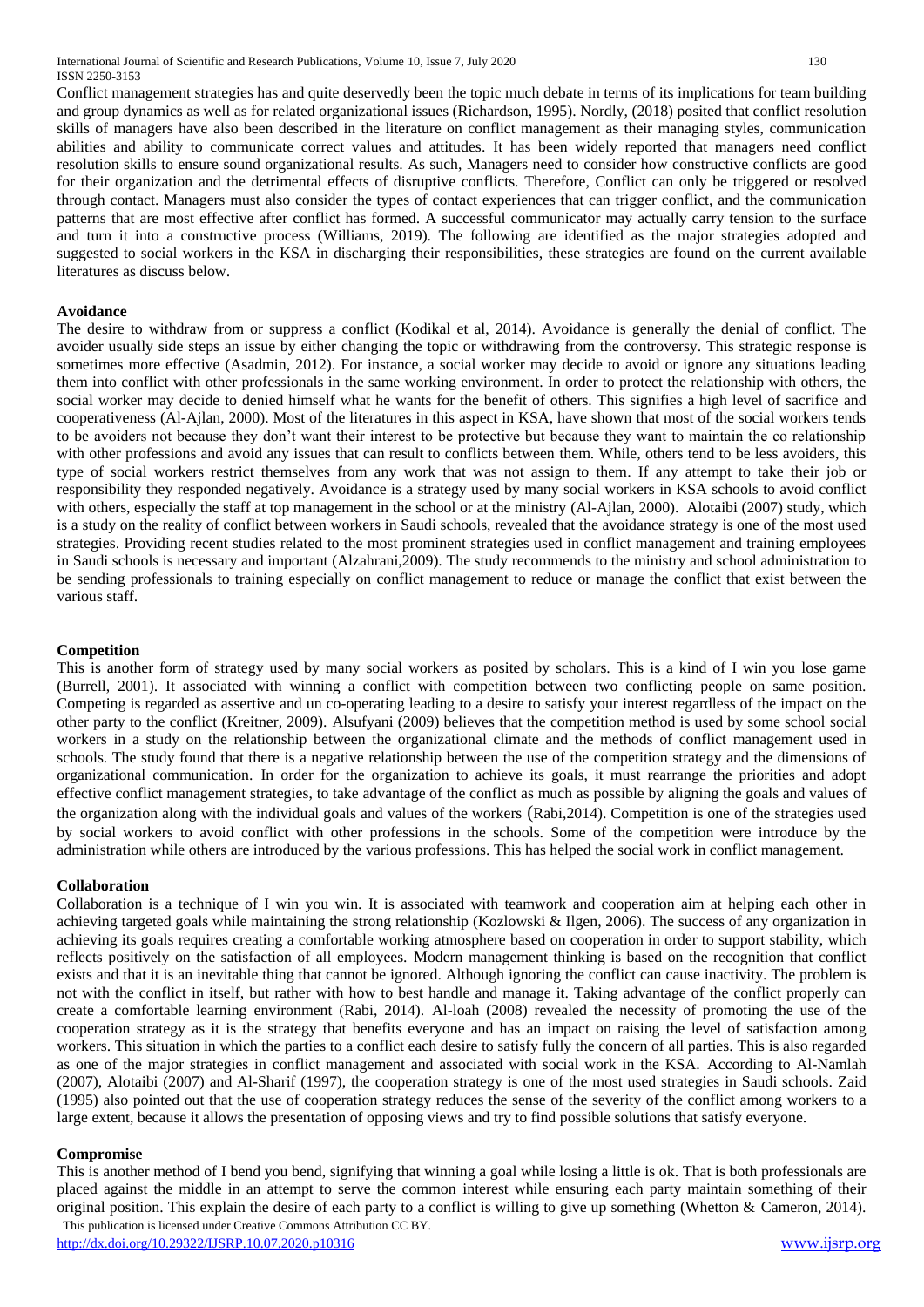Conflict management techniques are different and vary from person to person, but there are still some of the methods that require skill in their application. Especially among some cultures, such as the Arab culture. There is always a kind of intransigence in giving up something, which the person believes he is entitled to even if it causes trouble with other parties. People with high selfconfidence tend to try to bridge points of view with others in order to reach a compromise that satisfies all parties, but ultimately depends on the other's ability to relinquish any of its convictions. One of the methods that subordinates always desire is to find a compromise and put forward all conflicting ideas for discussion and dialogue. Whereas, Abdulwahid (2008) recommends the necessity of training the subordinates in cases where it is possible to resort to the use of a compromise strategy according to the data, the circumstances and the development of solutions taking into account the authentic Arab customs and culture. Social workers in Saudi schools often tend to find possible solutions that help them overcome any conflict, even if it costs them to do work that is not one of their main tasks. Al-Namlah (2007) study revealed that the compromise strategy comes second after the cooperation strategy as the most used strategy in Saudi schools by managers and employees.

Al-Asri (2007) indicated that the presence of conflict may cause disintegration between individuals within the organization and arise from blocs that may lead to the disintegration of collective action and the concentration of individuals becomes the service of the blocs to which they belong. Alnamlah (2007) argues that conflict can have positive effects in honing individuals' energy and energy towards excellence and creativity. Conflict has many useful aspects as it shows problems in order to be dealt with and confronted. Sometimes it leads to a situation of cooperation between the members of the group within the work environment. Conflict management techniques are usually based on "the concept of a desire for effective and productive arrogance," which may inspire enthusiasm in individuals and groups for creativity and innovation (Eid, 1997).

## **Conclusion and recommendations**

From the foregoing discussion therefore, it can be understood that conflict in social work as a profession in KSA is quite a challenging phenomenon to the policy makers and supervisors. Conflict normally arose between social work and other professions as a result of unclear specification or direction of responsibility. Most of the conflict faced by social work in KSA like any other profession includes role conflict between social workers and other teachers in the school, role ambiguity, conflict resulting from the negative perception of social workers by other staff, interpersonal conflict among the social workers and stress. These conflicts are inevitable. In order for the social workers to manage the conflict studies suggested the application of strategies such as avoidance, compromise, competition and collaboration. It is found that these strategies are diligently utilized by the social workers to manage the current conflict confronting them. Despite applying the strategies yet, the conflict remains unresolved especially in discharging their duties. To manage the conflict effectively this current research recommends that policy makers should design a clear role, duty and responsibility for the social workers in the designated place of work. Establishment of rules and regulation that distinguishes the role of social work and teachers is also needed. There is need for constant training among the school staff. The school managements should also avoid mixing social work with teachings or given teachers to act as social workers, this has to be avoided. Recognizing and respecting the social work at the work place (school) by all professions is very crucial. Regular orientation needs to be done to students' family on the function, role, responsibility and importance of the social work. The study further recommends for an in-depth research to understand the main conflict and conflict management directly from the social workers both in qualitative, quantitative and mix method. There no adequate data to explain this problem in the KSA based on the empirical data. Exploring their experience on this matter is quite important.

Finally, the research is concluded with acknowledging and appreciating both Universiti Kebangsaan Malaysia (The National University of Malaysia) and Al Imam Mohammad Ibn Saud Islamic University for sponsoring as well providing the conducive atmosphere in the entire research process.

#### **References**

Abdul wahid, M, k, (2008). *Methods used in managing organizational conflict within NGOs the Gaza Strip from the viewpoint of managers*. (Unpublished master's thesis). Islamic University. Saudi Arabia.

Agresta, J. (2006). Job satisfaction among school social workers: The role of interprofessional relationships and professional role discrepancy. *Journal of Social Service Research*, 33(1), 47–52.

AL-Ajlan, A.A. (2000). *The social work role in the secondary schools of Saudi Arabia.* [Doctoral dissertation, University of Hull]. Digital Repository

Al-Asri, A.(2007).The effect of organizational conflict management on job satisfaction is an applied study on the Ministry of Educationin in Yemen. *Journal of Management Research*. 1,65-84.

Albrithen, A. (2013). Measuring alcohol craving in Saudi Arabia with possible implications for social work intervention*. International Journal of Social Welfare*, 22(4), 384–395[. https://doi:10.1111/ijsw.12022](https://doi:10.1111/ijsw.12022)

Albrithen, A., & Yalli, N. (2012). The perception of organizational issues of social work practitioners in Saudi hospitals. *Journal of Social Service Research*, 38(3), 273–291[. https://doi:10.1080/01488376.2011.619390](https://doi:10.1080/01488376.2011.619390)

Al-Goaib, S. (1988). *Social work and school*. Riyadh: Dar Al-Merik Publishing.

Allard, T.J., Wortley, R.K. & Stewart, A.L. (2003). Role conflict in community corrections. *Taylor & Francis journal of psychology, crime and law*. 9 (3), 279- 289. https://doi.org/10.1080/1068316031000093414

Allen-Meares, P. (1996). Social worker vices in schools: A look at yesteryear and the future. *Social Work in Education*,18,202–208

Al-loah, A, Y. (2008).*Organizational conflicts and their implications for job satisfaction, a comparative study of perspectives workers in Al-Azhar and Islamic Universities.* (Unpublished master's thesis). Islamic University. Saudi Arabia

Alnamlah, S,( 2007).*Conflict management in secondary schools in the Kingdom of Saudi Arabia a suggested vision*.(Unpublished doctoral dissertation). King Saud University. Saudi Arabia

 This publication is licensed under Creative Commons Attribution CC BY. <http://dx.doi.org/10.29322/IJSRP.10.07.2020.p10316> [www.ijsrp.org](http://ijsrp.org/)